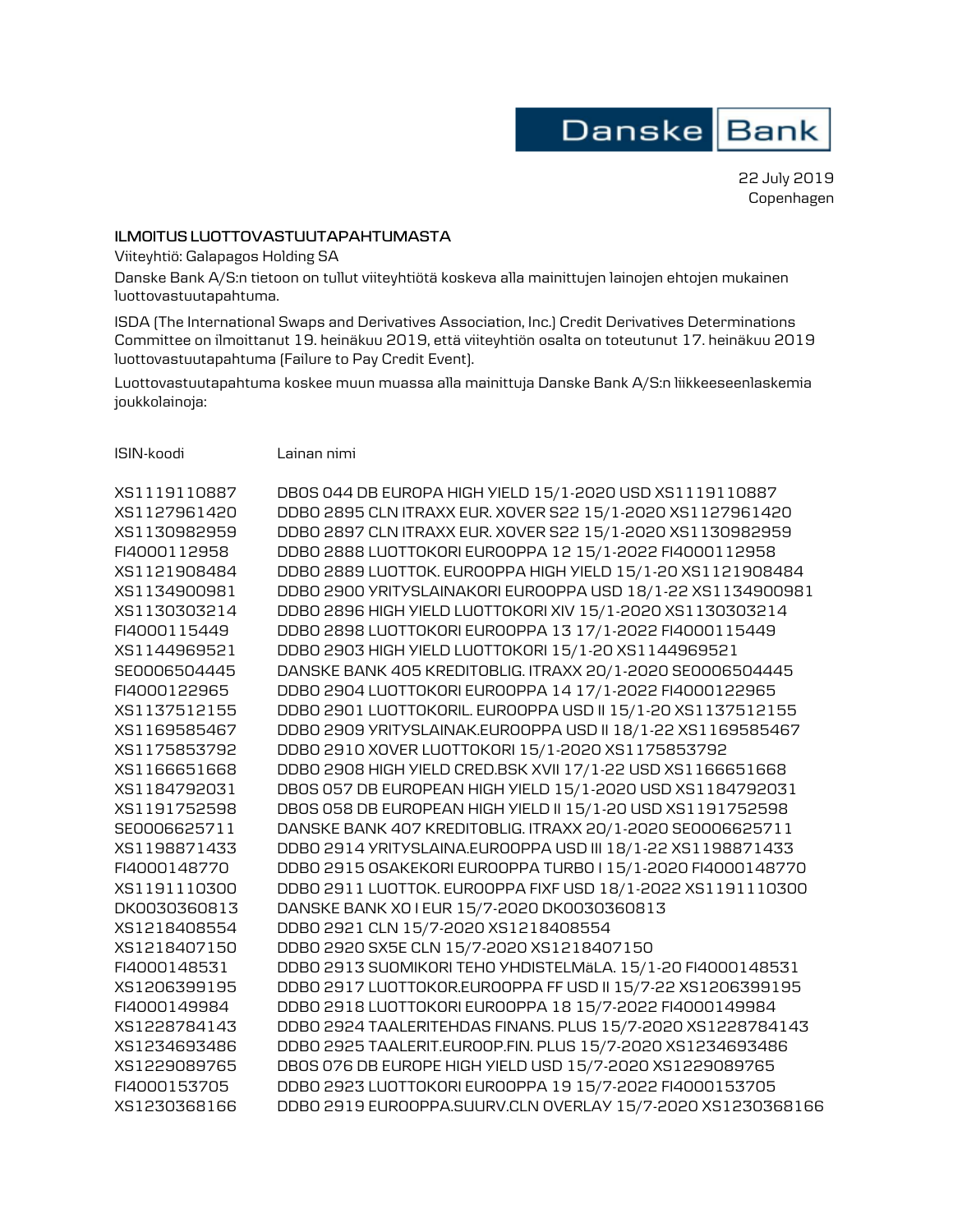| FI4000157250 | DDB0 2926 LUOTTOKORI EUROOPPA 20 15/7-2022 FI4000157250     |
|--------------|-------------------------------------------------------------|
| XS1241581419 | DDB0 2927 EUROOPP.FINANSS.YHDISTELM. 15/7-2020 XS1241581419 |
| XS1254818096 | DDB0 2929 XOVER S23 15/7-2020 XS1254818096                  |
| FI4000161922 | DDB0 2930 LUOTTOKORI EUROOPPA 21 15/7-2022 FI4000161922     |
| XS1254966010 | DDB0 2928 LUOTTOKORI EUROOPPA VI 15/7-2022 XS1254966010     |
| XS1285220932 | DDB0 2932 SX5E CLN 15/7-2020 II XS1285220932                |
| FI4000170535 | DDBO GTM 2448 KO HY EUROPA 15/7-2022 FI4000170535           |
| FI4000171004 | DDB0 2940 YRITYSLAINAKORI EUROOPPA III 15/1-21 FI4000171004 |
| FI4000167432 | DDB0 2931 LU0TT0K0RI EUR00PPA 23 15/7-2022 FI4000167432     |
| SE0006994141 | DANSKE BANK 412 KREDITOBLIG. ITRAXX 20/7-2020 SE0006994141  |
| XS1290992087 | DDB0 2934 LU0TT0KORIL. EUROOPPA VII 15/7-2020 XS1290992087  |
| XS1304470401 | DDB0 2946 HY XVI 15/1-2021 XS1304470401                     |
| XS1299136900 | DDBO 2941 ETELä-EUROOPPA YHDISTELMäL 15/1-2021 XS1299136900 |
| FI4000171095 | DDB0 2942 KIINA TEHO YHDISTELMÄL. 2 15/1-2021 FI4000171095  |
| FI4000176623 | DDB0 2949 LUOTTOKORI EUROOPPA 25 16/1-2023 FI4000176623     |
| XS1325846563 | DDB0 2952 TAAL.LAATUYH.RU0TSI II PLUS 15/1-21 XS1325846563  |
| XS1321981364 | DDB0 2951 LUOTTOK. EUROOPPA VIII USD 15/1-2021 XS1321981364 |
| FI4000188875 | DDB0 2955 LUOTTOKORI EUROOPPA 27 16/1-2023 FI4000188875     |
| XS1368412034 | DDBO FCE EUROPE HIGH-YIELD 15/1-2021 XS1368412034           |
| FI4000189055 | DDB0 2956 YRITYSKORILAINA EUROOPPA X 15/1-2021 FI4000189055 |
| XS1362984020 | DDBO FCB LUOTTOKORILAINA EUROOPPA IX 15/1-2021 XS1362984020 |
| XS1373985081 | DBOS 118 DB EUROPE HIGH YIELD EUR 15/01-2021 XS1373985081   |
| FI4000192497 | DDB0 2962 YRITYSKORIL. EUROOPPA 15/1-2021 FI4000192497      |
| SE0008242713 | DDB0 SC10 9/7-2021 SE0008242713                             |
| FI4000198072 | DDBO FC12 YRITYSKORILAINA EUROOPPA XII 15/1-21 FI4000198072 |
| XS1389924116 | DDBO FC13 LUOTTOKORILAINA EUROOPPA X 15/7-2021 XS1389924116 |
| XS1394274168 | DDB0 FC15 HIGH YIELD CREDIT BASKET 15/7-2021 XS1394274168   |
| SE0008374466 | DDBO CAM SC1D CLN2 9/7-2021 SE0008374466                    |
| SE0008294862 | DDBO SC13 KO EUROPA HIGH YIELD 1604 9/7-2021 SE0008294862   |
| FI4000206925 | DDBO FC18 VAIHTOEH. TEHO YHDISTELMÄLA. 15/7-21 FI4000206925 |
| XS1419643132 | DDBO FC1B HIGH YIELD CREDIT BASKET 15/7-2021 XS1419643132   |
| XS1405932739 | DDBO FC19 EUROOPPA FINANSSI YHDISTELM 15/7-21 XS1405932739  |
| SE0008322168 | DDB0 GTM 2740 9/7-2021 SE0008322168                         |
| FI4000207139 | DDB0 GTM 2749 9/7-2021 FI4000207139                         |
| FI4000210745 | DDBO FC20 LUOTTOKORILAINA EUROOPPA XI 15/7-21 FI4000210745  |
| FI4000210844 | DDB0 GTM 2796 9/7-2021 FI4000210844                         |
| SE0008585814 | DDB0 GTM 2786 9/7-2021 SE0008585814                         |
| FI4000219639 | DDBO FC24 LUOTTOKORILAINA EUROOPPA XII 15/7-21 FI4000219639 |
| XS1496333912 | DDB0 FC26 17/1-2022 XS1496333912                            |
| FI4000223540 | DDBO FC27 LUOTTOKORILAINA EUROOPPAXIII 15/1-22 FI4000223540 |
| XS1502421859 | DDB0 FC28 LU0TT0K. EUROOPPA MALT. II 15/1-2020 XS1502421859 |
| FI4000223953 | DDB0 GTM 2874 9/1-2022 FI4000223953                         |
| XS1518865230 | DDB0 FC2C EUROOPPA HY KORI 5 V PLUS 17/1-2022 XS1518865230  |
| SE0009190937 | DDB0 SC2C 12/1-2022 SE0009190937                            |
| FI4000224167 | DDBO FC29 LUOTTOKORILAINA EUROOPPA XIV 15/1-22 FI4000224167 |
| SE0009495864 | DDB0 SC3C 12/1-2022 SE0009495864                            |
| SE0009409261 | DDB0 GTM 2950 20/1-2022 SE0009409261                        |
| FI4000236385 | DDBO FC32 LUOTTOKORILAINA EUROOPPA XV 17/1-22 FI4000236385  |
| XS1571125894 | DDB0 FC36 15/1-2022 XS1571125894                            |
| XS1575053605 | DDB0 FC38 15/1-2022 XS1575053605                            |
| XS1592184573 | DDB0 FC3D 15/7-2022 XS1592184573                            |
| XS1586973601 | DDB0 FC3A 15/7-2022 XS1586973601                            |